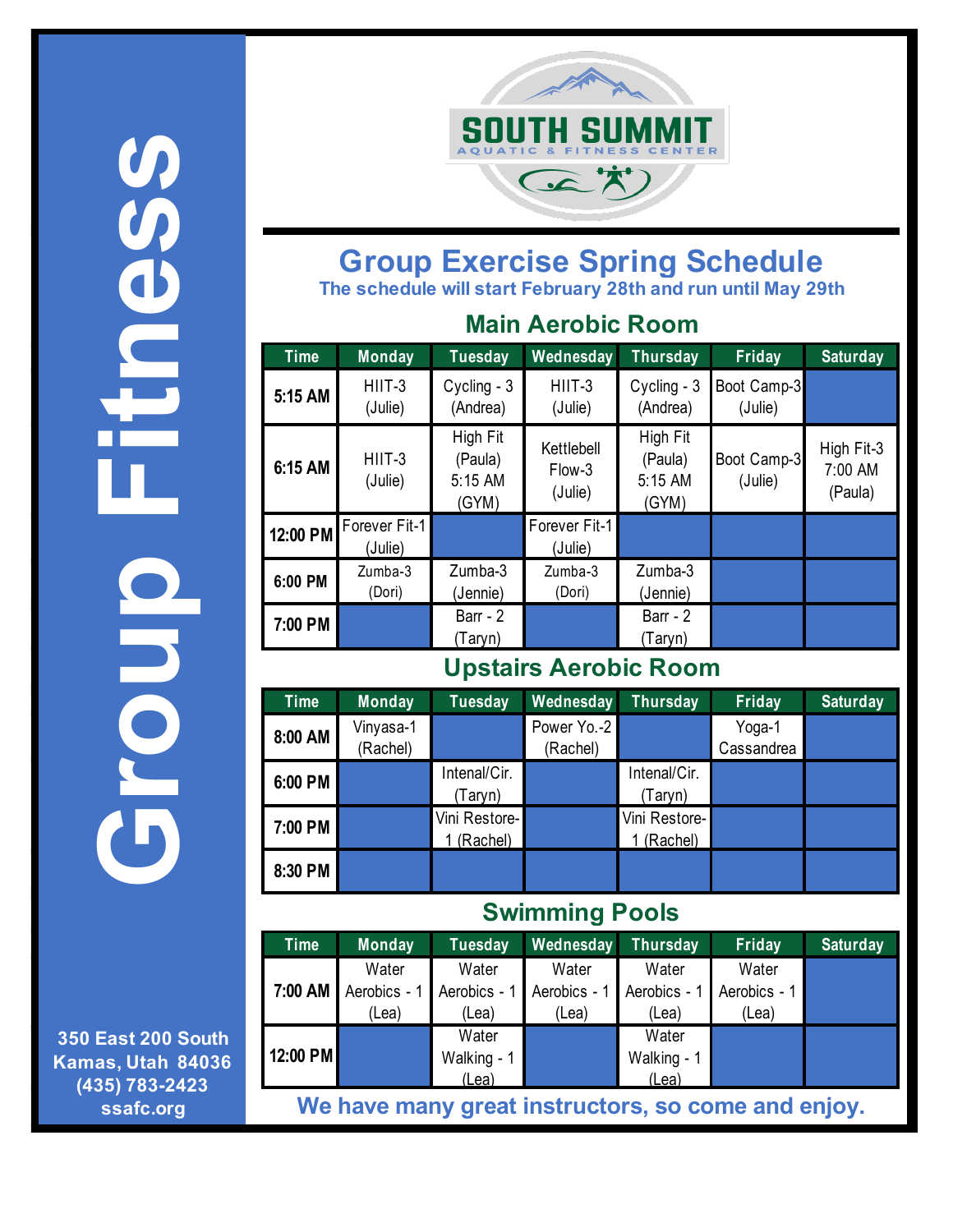# **Class Descriptions**

Barr - Barre fitness is a hybrid workout class - combining ballet-inspired moves with elements of Pilates, dance, yoga and strength training.

Cycling — Pedal your way to the best shape of your life by working out on high-performance stationary bikes. This workout will take you though a variety of rides including flat roads, hills, jumps, and sprinting. It's an awesome cardio workout that will get your legs moving, your heart rate pumping, your fat burning, and your energy flowing. Our Cycling 45 will be for 45 minutes and our Cycling 60 will be an hour long class.

High Fitness — HIGH Fitness ia an emerging leader in group Fitness, inspiring people from all walks of life to a lifestyle to better health and overall wellness. HIGH transforms old school aerobics into a highly addictive new experience that combines simple, modern fitness techniques (i.e. HIIT, plyometics, ect.) with music you know and love, resulting in a high energy, INTENSE and crazy fun workout that leaves participants feeling HIGH and wanting more. Our formula alternates between cardio peaks and toning tracks that will take your heart rate to the sky and strength to the next level. Beyond the workout, the HIGH Fitness culture embodies a lifestyle of empowering people to maximize their health and the best version of themselves.

**GET ADDICTED TO FITNESS!!** 

Forever Fit — Low impact, easy to follow exercises for all fitness levels ages 55 and over. There ia an emphasis on strengthening and stretching the body to help build bone density and improve balance. It's never too late to start feeling great!

H.I.I.T. — High Intensity Interval Training. This high energy, fast paced class is made up of brief all-out exercises, separated by rest periods that you'll wish were just a little longer. We will use full body movement and many incorporate weights, kettlebells and resistance bands for optimal results. In this HIIT class we will be working to utilize our bodies metabolic system to cut as much fat as possible to stay lean and conditioned while adding muscle. This class is great for improving your aerobic and anaerobic endurance for both beginners as well as performance-focused athletes. Be prepared to "BRING IT ALL, AND LEAVE IT ON THE MAT". This is a 45 minute class.

Interval / Circuit — This class is a combination of dynamic movements to increase your heart rate along with sculpting sets utilizing weights, bands, etc. To build & increase muscle tone.

Power Yoga — High energy, full body, muscle sculpting yoga. An ashtanga based practice consisting of active movement to build strength and increase flexibility in tight areas. Modifications available for advanced and beginners.

Restorative Yoga — Is a gentle, slower paced practice where poses are held for a few minutes to promote the recovery of some muscles, tightness, joint or chronic pain. Modification of postures can be used to increase or lessen the intensity of the practice.

Water Aerobics — This class will incorporate use of exercise equipment (water noodles, aqua dumbbells, and aqua jogger floatation belts). A calorie burning exercise program that is an ideal cardiovascular workout for men and women.

Vini Restore Flow — This class blends vinyasa with restorative yoga. Beginning with vinyasa based sequences and then slowing down for deep stretching.

Vinyasa Yoga — Vinyasa yoga is a light cardio practice involving fluid movement of one posture per breath to increase internal and external body awareness. Regular practice will increase flexibility, build lean muscle, reduce stress and strength of the entire body.

Water Walking — This is a great way to change up your work out. Aerobics executed in a low impact water environment. Routine set for seniors. Come out and get your work out in the water and have a great time.

Yoga — Are you looking to strengthen, tone, and improve the flexibility of your muscles while creating balance in your body and mind? Come try our new yoga. The result of this is a complete workout that strengthens the body while calming the mind.

#### **1 - Low Intensity Class 2 - Medium Intensity Class 3 - High Intensity Class**

## **SSAFC Fitness Classes Instructors**

**Paula Avery**

**Jennie Brewer**

**Lea McDill**

**Andrea Gordan**

**Cassandra Morin**

**Taryn Maughan**